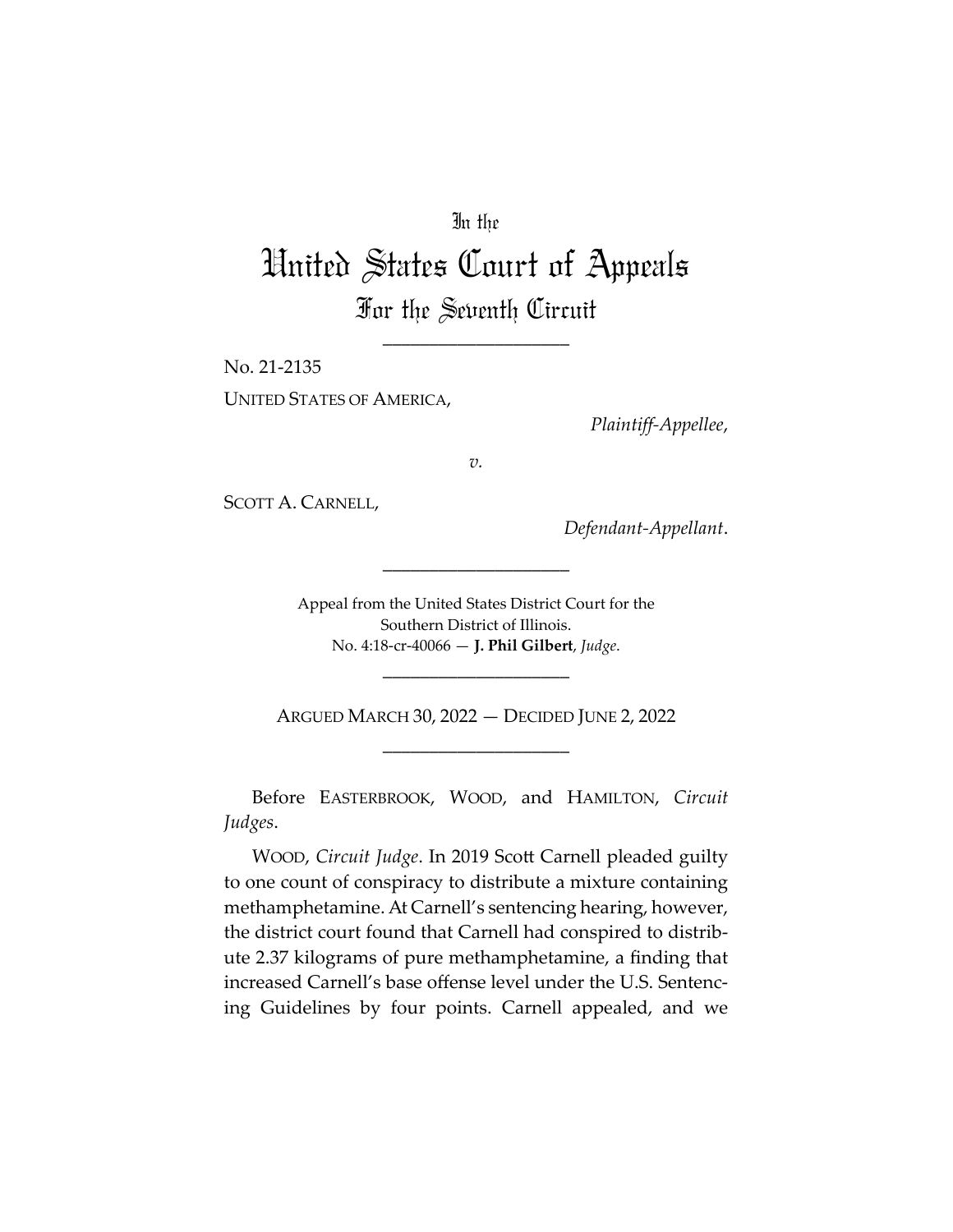reversed in part and remanded because the government had not met its burden to prove the greater level of purity. *United States v. Carnell*, 972 F.3d 932 (7th Cir. 2020) ("*Carnell I*"). On remand, the district court recalculated both Carnell's offense level and his criminal-history category. It increased the latter from category III to V to account for Carnell's convictions on two Illinois offenses while *Carnell I* was on appeal. The court also specified for the first time that Carnell's federal sentence would be consecutive to any state sentence resulting from several other charges that were pending at the time. Carnell appealed again, asserting that both the criminal-history recalculation and the consecutive-sentencing order exceeded the scope of the *Carnell I* remand. This time, we find no merit in Carnell's arguments, and so we affirm.

### **I**

We begin with a few more details about our decision in *Carnell I* and subsequent events. Carnell's 2019 guilty plea was to one count of violating 21 U.S.C. §§ 841(a)(1),  $(b)(1)(B)(viii)$ , and 846. Together, those provisions make it a federal crime to conspire to distribute 50 grams or more of a mixture or substance containing methamphetamine. The probation office prepared a presentence investigation report (PSR), in which it concluded that Carnell's relevant conduct involved 2.37 kg of pure methamphetamine (also known as "ice"), not a mixture, and that this called for a base offense level of 36. (The federal sentencing guidelines distinguish between methamphetamine mixtures and ice, treating distribution of the latter more severely. See U.S.S.G. § 2D1.1, note C.) The PSR also calculated a criminal-history category of III and proposed a three-point acceptance-of-responsibility reduction to Carnell's total offense level.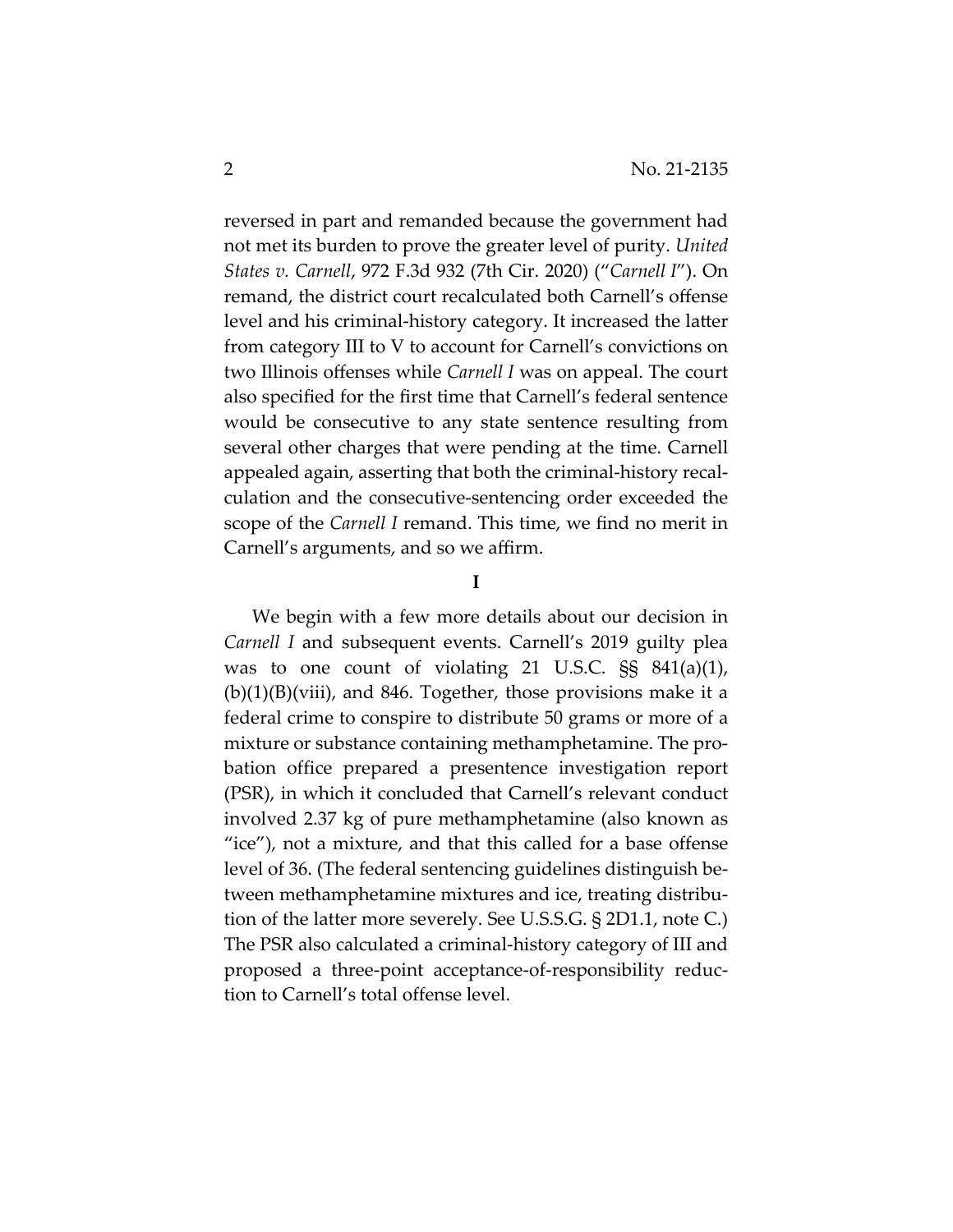At the sentencing hearing, Carnell objected to the PSR's classification of the drugs as ice. But the district court rejected his arguments, adopted the PSR's findings and recommendations, and calculated a guideline range of 168 to 210 months. It sentenced Carnell to 192 months' imprisonment.

Carnell appealed, arguing that the government had not carried its burden to prove drug purity. For present purposes, it suffices to say that we agreed with him. For more details, see *Carnell I*, 972 F.3d at 938–45. We reversed the district court's finding as to drug purity, vacated Carnell's sentence, and remanded "for further proceedings consistent with [the] opinion." *Id.* at 946. We did not discuss criminal history, other than to note in passing that the district court had considered it as part of its guideline calculation. *Id.* at 935. And, apart from the mandate just quoted, our opinion did not instruct the district court on its next steps.

On remand, the probation office prepared a revised PSR. That PSR added four points to Carnell's criminal history, all for Illinois charges that had been pending during the first sentencing proceeding but had resulted in convictions by the time we decided Carnell's first appeal. The revised PSR increased Carnell's criminal-history category from III to V, to account for the four additional points. Consistent with *Carnell I*, it used the guidelines for mixtures and downgraded Carnell's base offense level from 36 to 32 (meaning his total adjusted offense level was 29 after the acceptance-of-responsibility reduction). The PSR calculated a new guideline range of 140 to 175 months.

At the sentencing hearing on remand, the district court adopted the PSR's findings and calculations in full. When asked, neither Carnell nor his attorney voiced any objection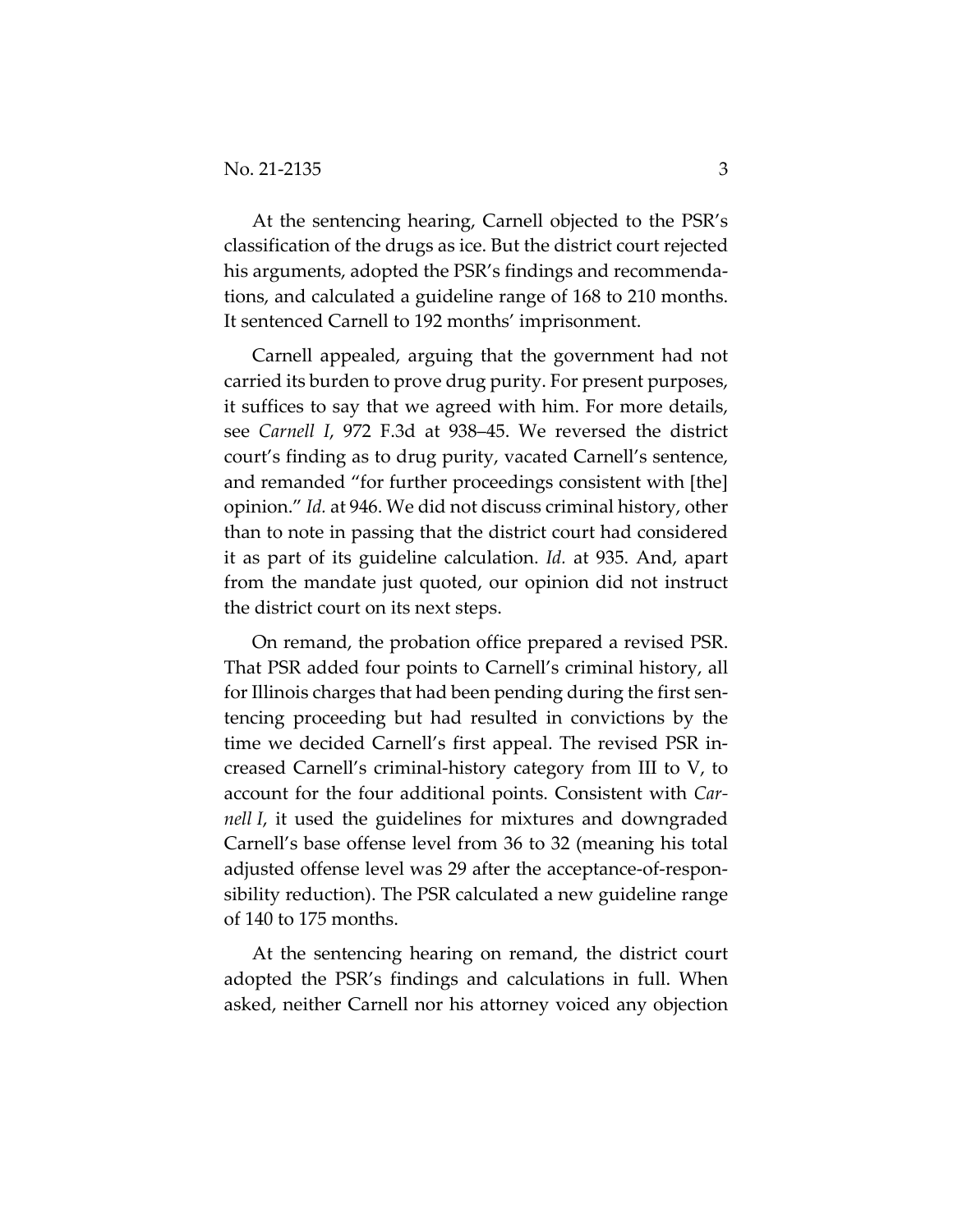to the criminal-history recalculation. The court sentenced Carnell to 165 months (*i.e.*, 27 months less than the sentence it gave on the first go-round). It specified that the sentence was to be served consecutively to, among other things, "any sentence imposed in any pending felony charges in … St. Clair County, Illinois." At the time of resentencing, Carnell was facing charges of burglary and possession of a firearm by a felon in that county. Carnell did not object or otherwise take exception to the consecutive sentence at the hearing. He now argues, however, that the court erred both by increasing his criminal history to category V and by running this sentence consecutively to any sentence in the St. Clair matter.

## **II**

### A

We begin with Carnell's criminal-history argument. A remand for resentencing may be general or limited. 28 U.S.C. § 2106; *United States v. Mobley*, 833 F.3d 797, 801 (7th Cir. 2016). Carnell argues that the district court was not authorized to increase his history category from category III to category V because the *Carnell I* remand was limited and the history recalculation exceeded its scope. Normally, we review *de novo* whether a district court exceeded its mandate on remand. *United States v. White*, 406 F.3d 827, 831 (7th Cir. 2005). But when a defendant fails to raise an issue at sentencing, thereby forfeiting it, we instead assess only whether plain error exists. *United States v. Olano*, 507 U.S. 725, 733 (1993); *United States v. Hyatt*, 28 F.4th 776, 782 (7th Cir. 2022). The latter standard applies here, because Carnell did not object to the history recalculation in the district court.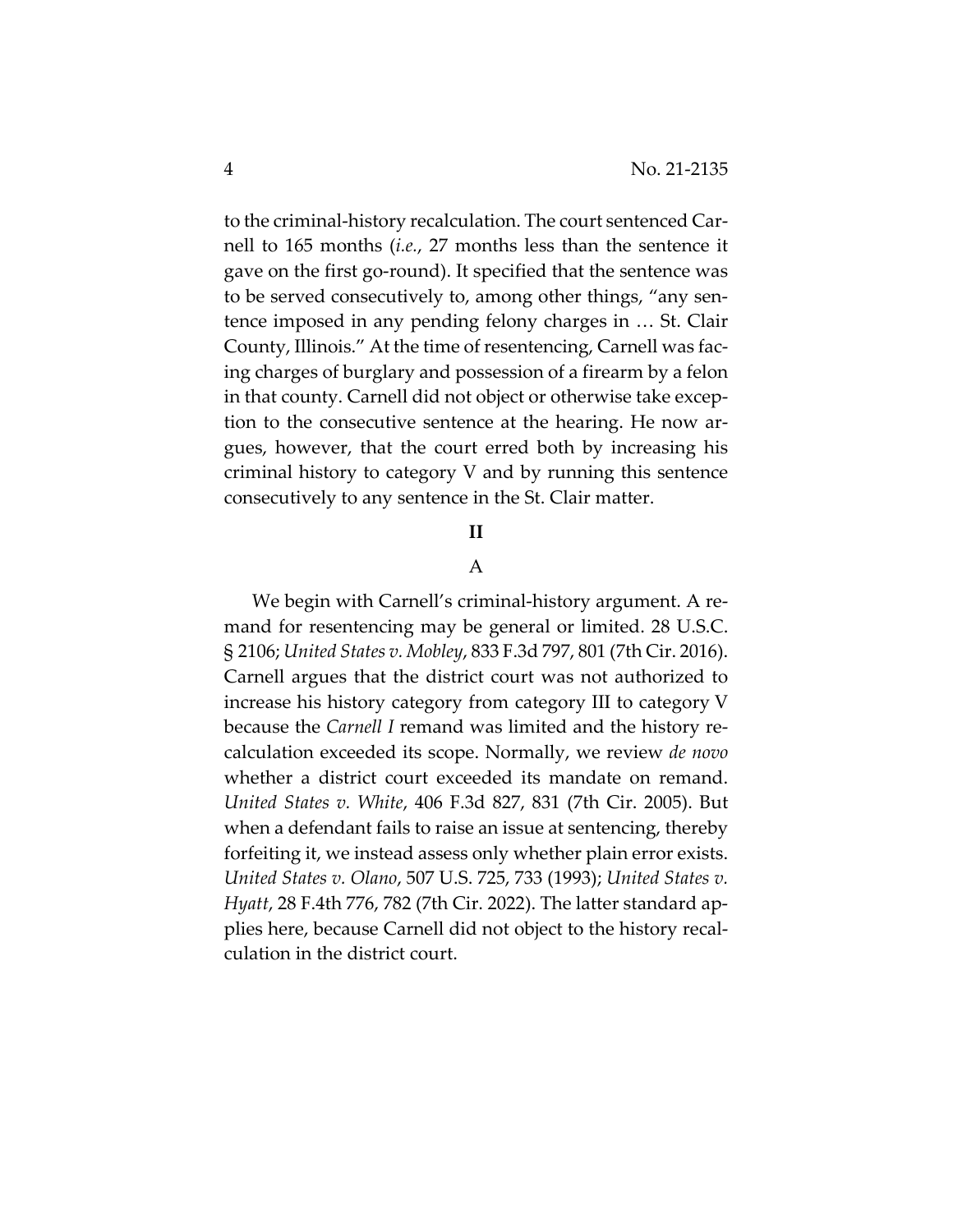The Supreme Court has explained that plain-error review involves four steps:

> First, there must be an error or defect—some sort of deviation from a legal rule—that has not been intentionally relinquished or abandoned, *i.e.*, affirmatively waived, by the appellant. … Second, the legal error must be clear or obvious, rather than subject to reasonable dispute. … Third, the error must have affected the appellant's substantial rights, which in the ordinary case means he must demonstrate that it affected the outcome of the district court proceedings. … Fourth and finally, if the above three prongs are satisfied, the court of appeals has the discretion to remedy the error—discretion which ought to be exercised only if the error seriously affects the fairness, integrity or public reputation of judicial proceedings.

*Puckett v. United States*, 556 U.S. 129, 135 (2009) (cleaned up).

We recently addressed how the plain-error standard applies when a defendant's criminal-history category is recalculated on a limited remand. In *United States v. Hopper*, 934 F.3d 740 (7th Cir. 2019) ("*Hopper I*"), as here, a first appeal led us to vacate a defendant's sentence and remand for resentencing using a lower advisory offense level. As here, the district court on remand lowered the offense level but also increased the defendant's criminal-history category because of a new conviction. And as here, the defendant raised no objection to these changes in the district court, but then argued on appeal that the entire topic of criminal history was beyond the scope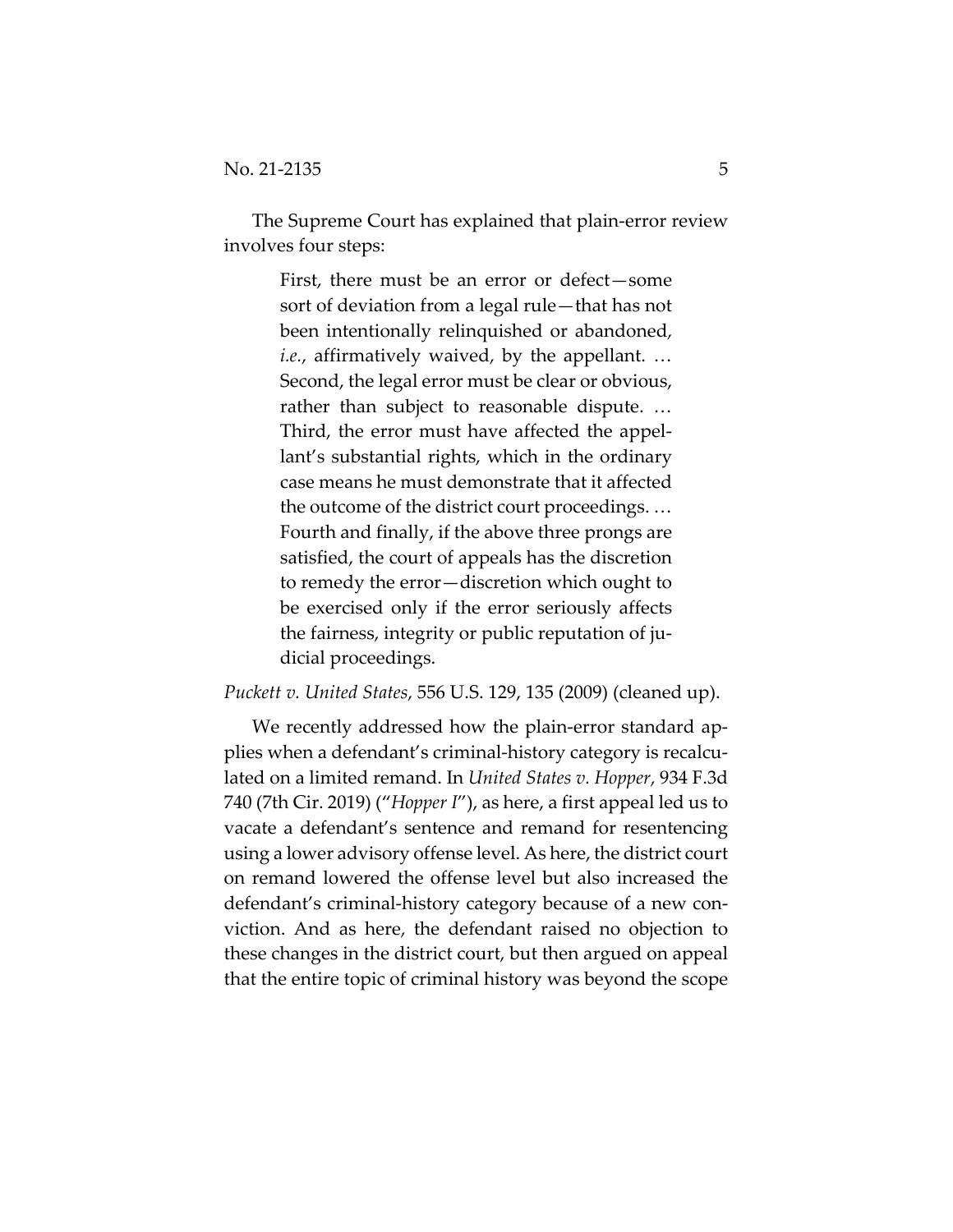of the first appeal's limited remand. See *United States v. Hopper*, 11 F.4th 561, 563, 570–71 (7th Cir. 2021) ("*Hopper II*").

Applying plain-error review, we concluded in *Hopper II* that the remand was limited, but we rejected the rest of the defendant's argument. We held that "in fashioning an individualized sentence" on remand, a court "may consider intervening events that alter the assessment of factors made at the earlier sentencing." *Id.* at 573. Because the "statutory scheme reflects the congressional realization that district courts sentence and resentence real persons in real time," it "places no barrier on the district court's consideration of developments that have occurred after the original sentencing that are relevant to the sentencing process." *Id.* We emphasized that such events may include not only "intervening conviction[s]" but also things like "[p]roof of significant rehabilitation." *Id.* In other words, reconsideration of criminal history on remand may redound to the benefit of a defendant, not just to her disadvantage. *Id.*

The sequence of events at issue in *Hopper II* resembles the one now before us in every relevant respect. Carnell nonetheless attempts to distinguish *Hopper II* on the ground that here, but not there, the first appeal directly addressed criminal history. He suggests that by "referencing a Guidelines range that included a criminal history category III, *Carnell* [*I*] conclusively decided that Mr. Carnell had a criminal history category III." The problem is that *Carnell I* did not mention "a criminal history category III." As we already have said, its only reference to criminal history was a passing allusion to "increases and decreases for criminal history and acceptance of responsibility" in its account of the first guideline range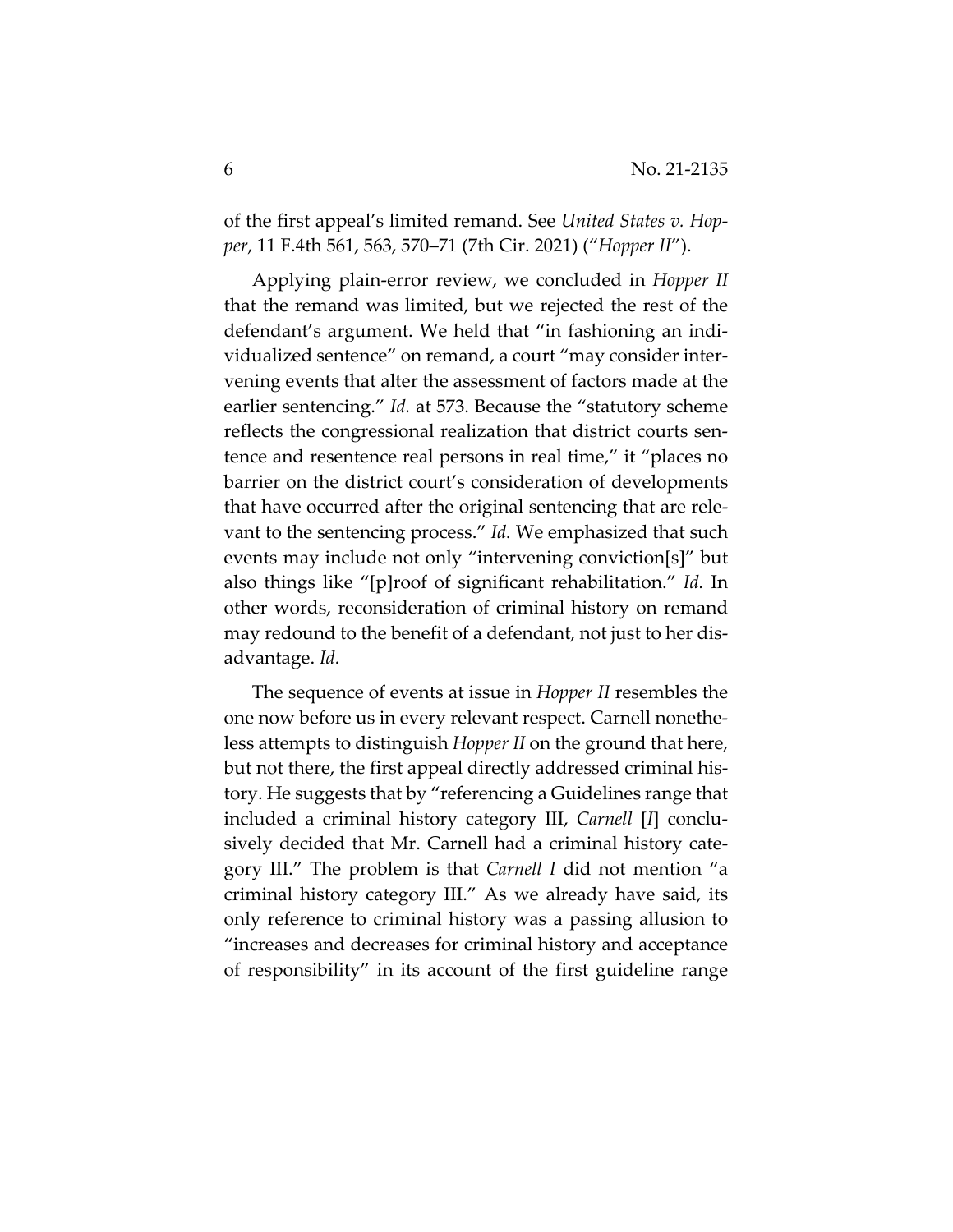calculation. 972 F.3d at 935. That is hardly enough to settle the issue.

Carnell also urges that *Hopper II* is fundamentally irreconcilable with other decisions of this court, chiefly *United States v. Husband*, 312 F.3d 247 (7th Cir. 2002). Carnell reads *Husband* to have held that the court's silence on an issue implies that the issue is not available for consideration upon remand. But *Husband* did not say that. It addressed two narrow situations: first, when an issue "could have been but was not raised on appeal"; and second, when an issue was "conclusively decided by this court on the first appeal." *Id.* at 251. Neither fits the facts here, where the issue of Carnell's new convictions arose for the first time on remand. *Husband* itself acknowledged that "[i]ssues that arise anew on remand are generally within the scope of the remand." *Id.* at 251 n.4. In light of *Hopper II,* we thus find no error (plain or otherwise) in the district court's recalculation of Carnell's criminal-history category.

B

We can be brief with Carnell's second point, which challenges the district court's decision to order that his federal sentence run consecutively to "any sentence imposed in any pending felony charges in … St. Clair County, Illinois." As we have explained, Carnell was facing two such charges at the time of his resentencing. Both those pending charges have now been dismissed. The government conceded at oral argument that if additional charges related to the same conduct are filed at a later date, those charges would be "new" charges, not "pending" charges of the sort contemplated by the district court's order. Accordingly, the consecutive-sentence issue is moot; no charge is presently "pending" against Carnell in St. Clair County and no future charge would